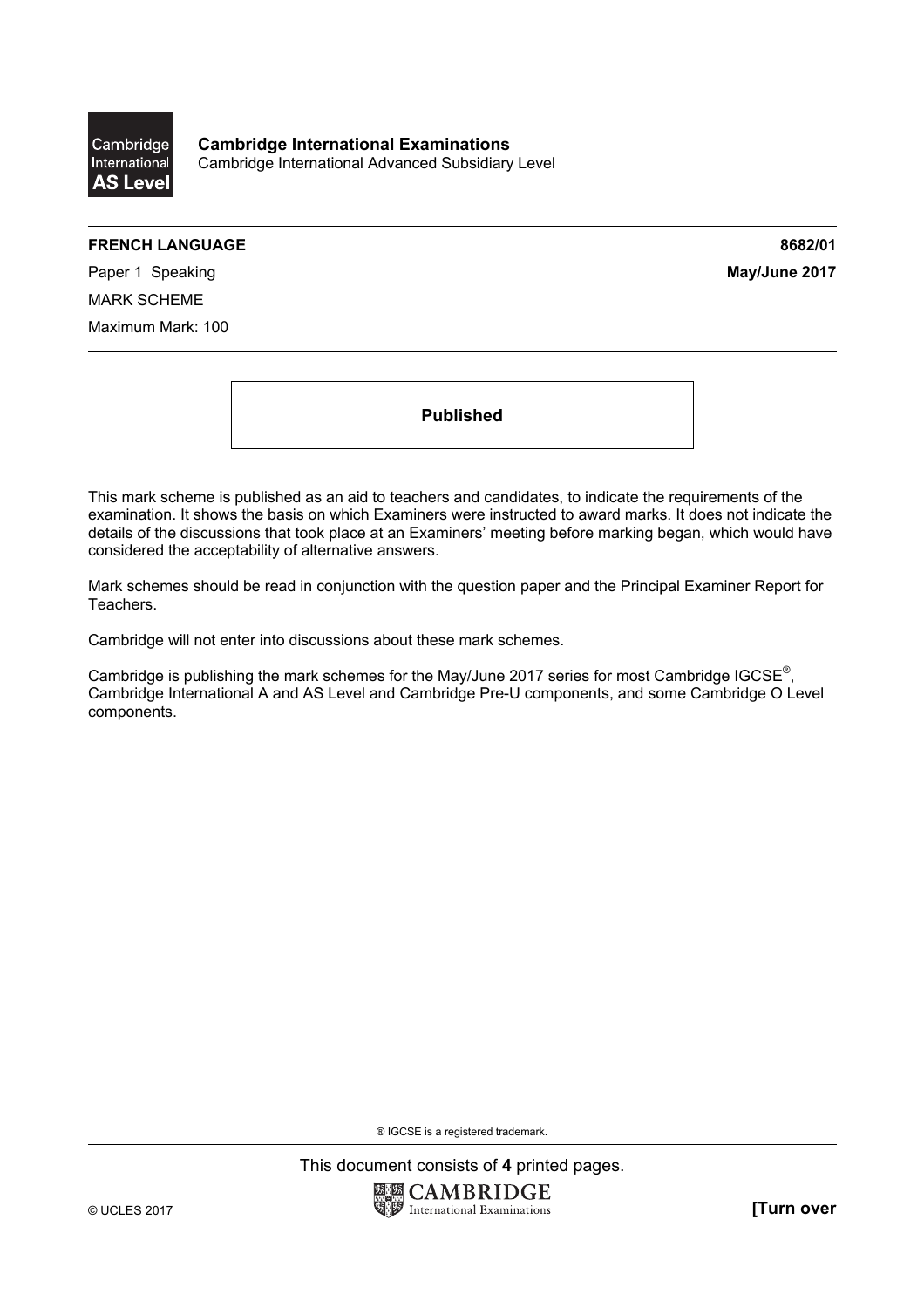## **Section 1: Presentation (20 marks)**

- Content and Presentation 10 marks
- Pronunciation and Intonation 5 marks
- Language 5 marks

Candidates who make no specific reference to the contemporary society or cultural heritage of a country where the language is spoken will have their mark for Content and Presentation halved.

| <b>Content and Presentation</b>                                                        |                                                                                                                                                                                                                           | <b>Pronunciation and Intonation</b> |                                                                                                                                     | Language                |                                                                                                                                                                                  |
|----------------------------------------------------------------------------------------|---------------------------------------------------------------------------------------------------------------------------------------------------------------------------------------------------------------------------|-------------------------------------|-------------------------------------------------------------------------------------------------------------------------------------|-------------------------|----------------------------------------------------------------------------------------------------------------------------------------------------------------------------------|
| Knowledge of facts; ability to<br>express opinions and raise<br>issues for discussion. |                                                                                                                                                                                                                           |                                     |                                                                                                                                     |                         |                                                                                                                                                                                  |
| 9/10                                                                                   | Full and well organised<br>coverage of the topic;<br>ideas and opinions<br>included as well as<br>factual points; lively<br>presentation; examiner's<br>interest sustained.                                               | 5                                   | Outstanding pronunciation<br>and intonation; an<br>occasional slight mistake or<br>hesitation. Not necessarily a<br>native speaker. | 5                       | Has a very good feeling for<br>the language; speaks<br>fluently and accurately;<br>shows good use of relevant<br>idiom and uses a wide<br>range of structures and<br>vocabulary. |
| 7/8                                                                                    | Good exposition and<br>sound organisation of the<br>topic; makes relevant<br>factual points though may<br>be less good in ideas and<br>opinions; presentation<br>somewhat stilted though<br>keeps examiner's<br>interest. | $\overline{\mathbf{4}}$             | Good pronunciation, makes<br>a fair attempt at correct<br>intonation and expression;<br>some mistakes and/or<br>hesitation.         | $\overline{\mathbf{4}}$ | Speaks fairly fluently and<br>accurately; uses idiom with<br>a reasonable range of<br>structures and vocabulary.                                                                 |
| 5/6                                                                                    | Adequate exposition of<br>the topic; few ideas or<br>opinions; evidence of<br>preparation but<br>presentation pedestrian.                                                                                                 | $\mathbf{3}$                        | A fair degree of accuracy in<br>pronunciation; quite a<br>number of errors; some<br>attempt at intonation and<br>expression.        | $\mathbf{3}$            | May speak with hesitation;<br>adequate range of<br>structures and vocabulary;<br>no ambiguity of meaning.                                                                        |
| 3/4                                                                                    | Material thin; rambling,<br>repetitious; hardly any<br>ideas or opinions; in<br>danger of losing the<br>examiner's interest.                                                                                              | $\overline{2}$                      | Intelligible but shows<br>marked influence of mother<br>tongue and very many<br>errors of pronunciation.                            | $\overline{2}$          | Marked hesitation; limited<br>range of structures and<br>vocabulary; leading to<br>some ambiguity of<br>meaning.                                                                 |
| 0/1/2                                                                                  | Very little factual<br>information; material<br>irrelevant; vague,<br>arguments incoherent;<br>little effort at presentation.                                                                                             | 0/1                                 | Very poor; many gross<br>errors; frequently<br>incomprehensible.                                                                    | 0/1                     | Very marked hesitation;<br>severe limitations of<br>structures and vocabulary;<br>thought processes basically<br>influenced by mother<br>tongue.                                 |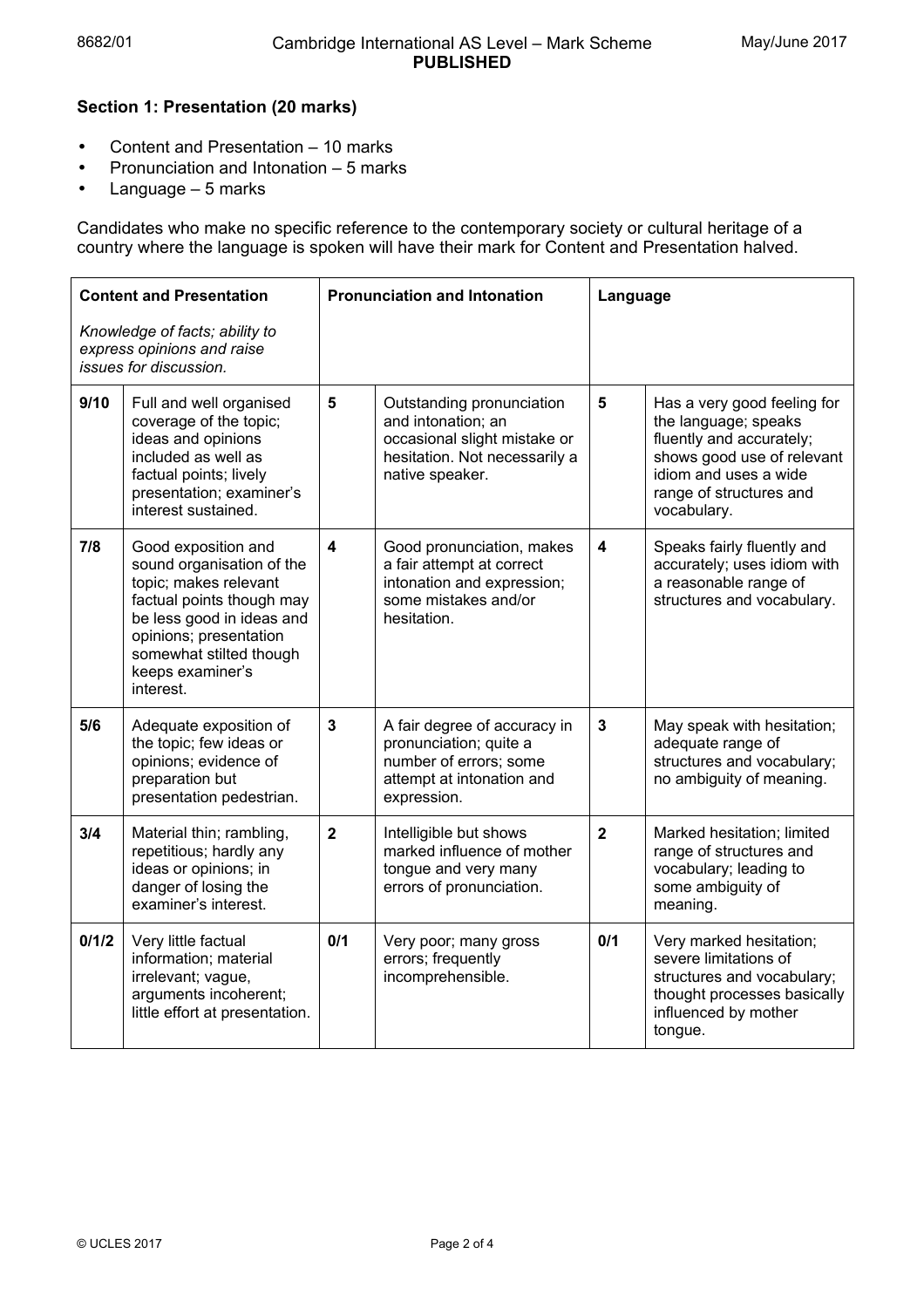## **Section 2: Topic Conversation (40 marks) and Section 3: General Conversation (40 marks)**

• Comprehension and Responsiveness – 10 marks • Accuracy – 10 marks

• Feel for the Language – 10 marks

- Range of vocabulary and structures
- Providing Information and Opinions 5 marks
- Seeking Information and Opinions 5 marks

| <b>Comprehension and</b><br><b>Responsiveness</b>                                                                                                                                                                                                                 | <b>Accuracy</b>                                                                                                                                                             | <b>Feel for the Language</b>                                                                                                                                                               |
|-------------------------------------------------------------------------------------------------------------------------------------------------------------------------------------------------------------------------------------------------------------------|-----------------------------------------------------------------------------------------------------------------------------------------------------------------------------|--------------------------------------------------------------------------------------------------------------------------------------------------------------------------------------------|
| $9 - 10$<br>Very good<br>No problems of comprehension.<br>Responses are natural and<br>spontaneous even to<br>unexpected questions. Able to<br>present and defend a point of<br>view in discussion.                                                               | $9 - 10$<br>Very good<br>Consistently accurate. Only<br>occasional minor slips.                                                                                             | $9 - 10$<br>Very good<br>Has a very good feeling for the<br>language and is able to express<br>concepts fluently in appropriate<br>idiom. Negligible influence from<br>the mother tongue.  |
| $7 - 8$<br>Good<br>Few problems of<br>comprehension. Responds<br>thoughtfully, and copes fairly<br>well with unexpected questions.<br>Reasonably forthcoming but<br>tends to follow Examiner's lead.                                                              | $7 - 8$<br>Good<br>Accuracy generally good, with<br>more frequent errors than in the<br>very best candidates. Shows a<br>sound basic understanding of<br>grammatical usage. | $7 - 8$<br>Good<br>Has a very good feeling for the<br>language. Shows competent<br>use of relevant idiom. Avoids<br>significant influence from<br>mother tongue.                           |
| $5-6$<br><b>Satisfactory</b><br>Understands questions on basic<br>situations and concepts, but has<br>difficulty with more complicated<br>ideas. Some delay in response.<br>Needs encouragement to<br>develop topics. OR Relies<br>heavily on prepared responses. | $5 - 6$<br><b>Satisfactory</b><br>Accuracy indicates a measure of<br>competence but with some<br>obvious and significant gaps in<br>grammatical usage.                      | $5-6$<br><b>Satisfactory</b><br>Feeling for the language evident<br>with some occasional use of<br>relevant idiom. Thought<br>processes and expression are<br>influenced by mother tongue. |
| Weak<br>$3 - 4$<br>Has general difficulty in<br>understanding. Limited response<br>to questions on the majority of<br>topics raised.                                                                                                                              | $3 - 4$<br><b>Weak</b><br>Generally inaccurate use of the<br>language.                                                                                                      | $3 - 4$<br><b>Weak</b><br>Has scant feeling for the idiom.<br>Generally translates literally<br>from the mother tongue.                                                                    |
| $0 - 2$<br>Poor<br>Severe problems of<br>comprehension. Very marked<br>hesitation. Limited<br>responsiveness.                                                                                                                                                     | $0 - 2$<br>Poor<br>No grasp of grammatical<br>accuracy. Errors constant and<br>repeated.                                                                                    | $0 - 2$<br>Poor<br>Has no feeling for the foreign<br>target language.                                                                                                                      |